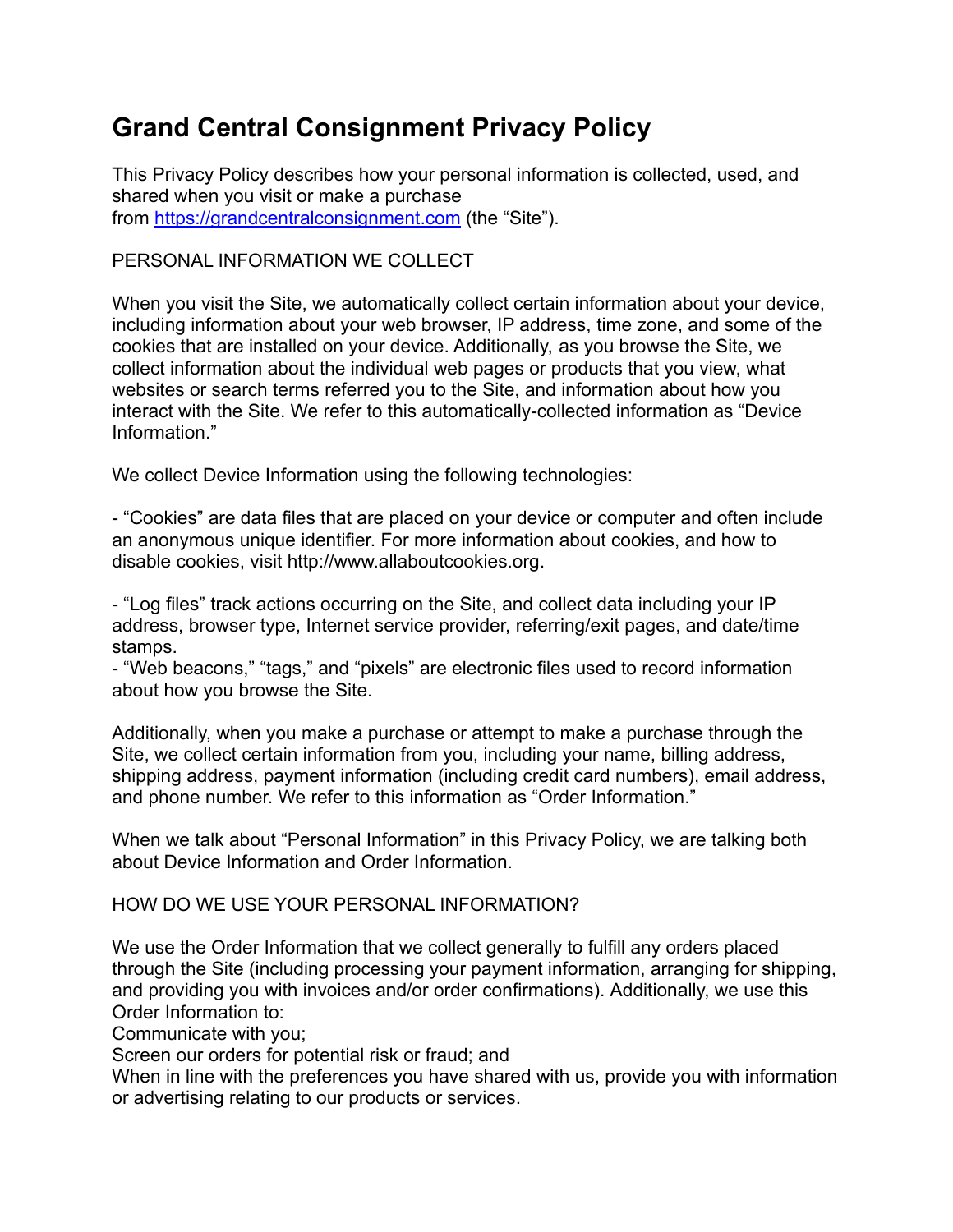# [[INSERT OTHER USES OF ORDER INFORMATION]]

We use the Device Information that we collect to help us screen for potential risk and fraud (in particular, your IP address), and more generally to improve and optimize our Site (for example, by generating analytics about how our customers browse and interact with the Site, and to assess the success of our marketing and advertising campaigns).

## SHARING YOUR PERSONAL INFORMATION

We share your Personal Information with third parties to help us use your Personal Information, as described above. For example, we use Shopify to power our online store--you can read more about how Shopify uses your Personal Information here: https://www.shopify.com/legal/privacy. We also use Google Analytics to help us understand how our customers use the Site--you can read more about how Google uses your Personal Information here: https://www.google.com/intl/en/policies/privacy/. You can also opt-out of Google Analytics here: https://tools.google.com/dlpage/gaoptout.

Finally, we may also share your Personal Information to comply with applicable laws and regulations, to respond to a subpoena, search warrant or other lawful request for information we receive, or to otherwise protect our rights.

As described above, we use your Personal Information to provide you with targeted advertisements or marketing communications we believe may be of interest to you. For more information about how targeted advertising works, you can visit the Network Advertising Initiative's ("NAI") educational page at http://www.networkadvertising.org/understanding-online-advertising/how-does-it-work.

You can opt out of targeted advertising by:

FACEBOOK - https://www.facebook.com/settings/?tab=ads GOOGLE - https://www.google.com/settings/ads/anonymous

Additionally, you can opt out of some of these services by visiting the Digital Advertising Alliance's opt-out portal at: http://optout.aboutads.info/.

#### DO NOT TRACK

Please note that we do not alter our Site's data collection and use practices when we see a Do Not Track signal from your browser.

#### YOUR RIGHTS

If you are a European resident, you have the right to access personal information we hold about you and to ask that your personal information be corrected, updated, or deleted. If you would like to exercise this right, please contact us through the contact information below.

Additionally, if you are a European resident we note that we are processing your